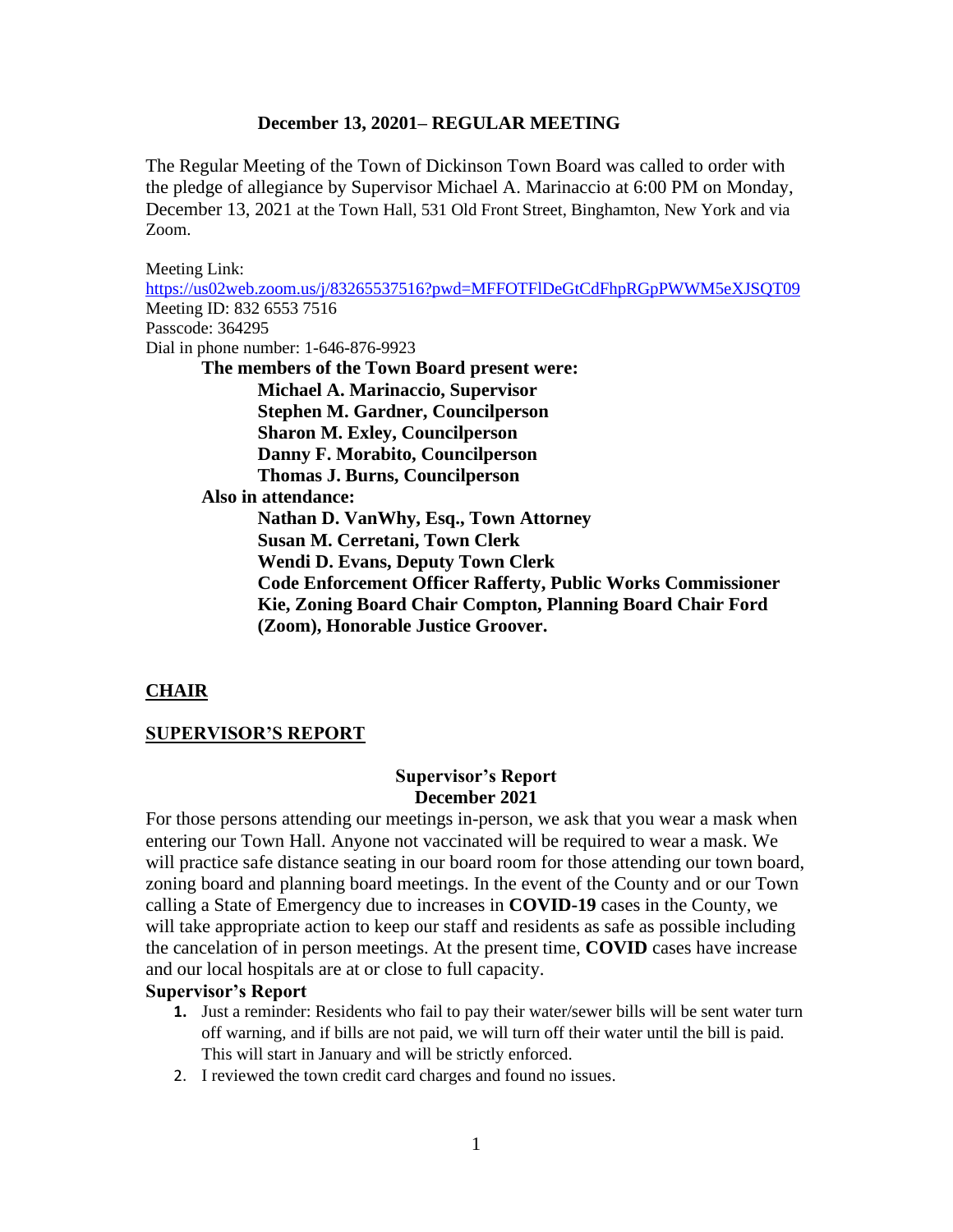## **SUPERVISOR'S REPORT CONTINUED:**

- 3. I received the **Municipal Shelter Inspection report** from **NYS Agriculture and Markets** for the **Front Street Dog Shelter**. It was indicated that dog shelter services were rated "Unsatisfactory" for reasons indicated: repairs not done, when necessary, some kennels have chipped paint which expose a non disinfectable surface.
- 4. If you following the legal notices posted in the newspaper, you would have seen approximately 26 homeowners who are behind in their property taxes. Of those properties approximately \$2000.00 is owed to the town for water and sewer usage. This is a small example of our issues with residents not paying their water and sewer bills.
- 5. Discuss report from Code officer Steve Rafferty regarding 51 Pulaski. Also, let us discuss how we will handle Mr. Broward regarding 36 Pulaski.

#### **CODE VIOLATIONS/APPEARANCE TICKETS**

- 1. 16 N. Broome, zoning violation, raising chickens.
- 2. 48 Downs, building without a permit
- 3. 109 Adams Drive added a shed roof to back of house, no permits issued
- 4. 557 Old Front Street garbage piled on trailer

## **BUILDING PERMITS**

1. 123 Rosedale - addition to home.

# **DOG CONTROL REPORTS**

TOWN

# **NYSEG UTILITY SHUTOFF NOTICES**

No notices received

## **NEXT TOWN BOARD MEETING**

Our Next Town Board meeting is scheduled for Monday, January 3, 5:30 PM work session. This meeting will be in person and on **ZOOM** baring any technical and **COVID** issues.

## **PUBLIC COMMENTS**

No comments.

# **COMMITTEE REPORTS**

- **FINANCE**
	- o **JUSTICE COURT REPORT**

Councilperson Gardner made a motion to accept the **October 2021 Monthly Financial Report** for the **Town Court** in the amount of **\$29,848.50** seconded by Councilperson Exley. State \$23,540.50 County \$53.75 Town \$6,254.25 All in favor.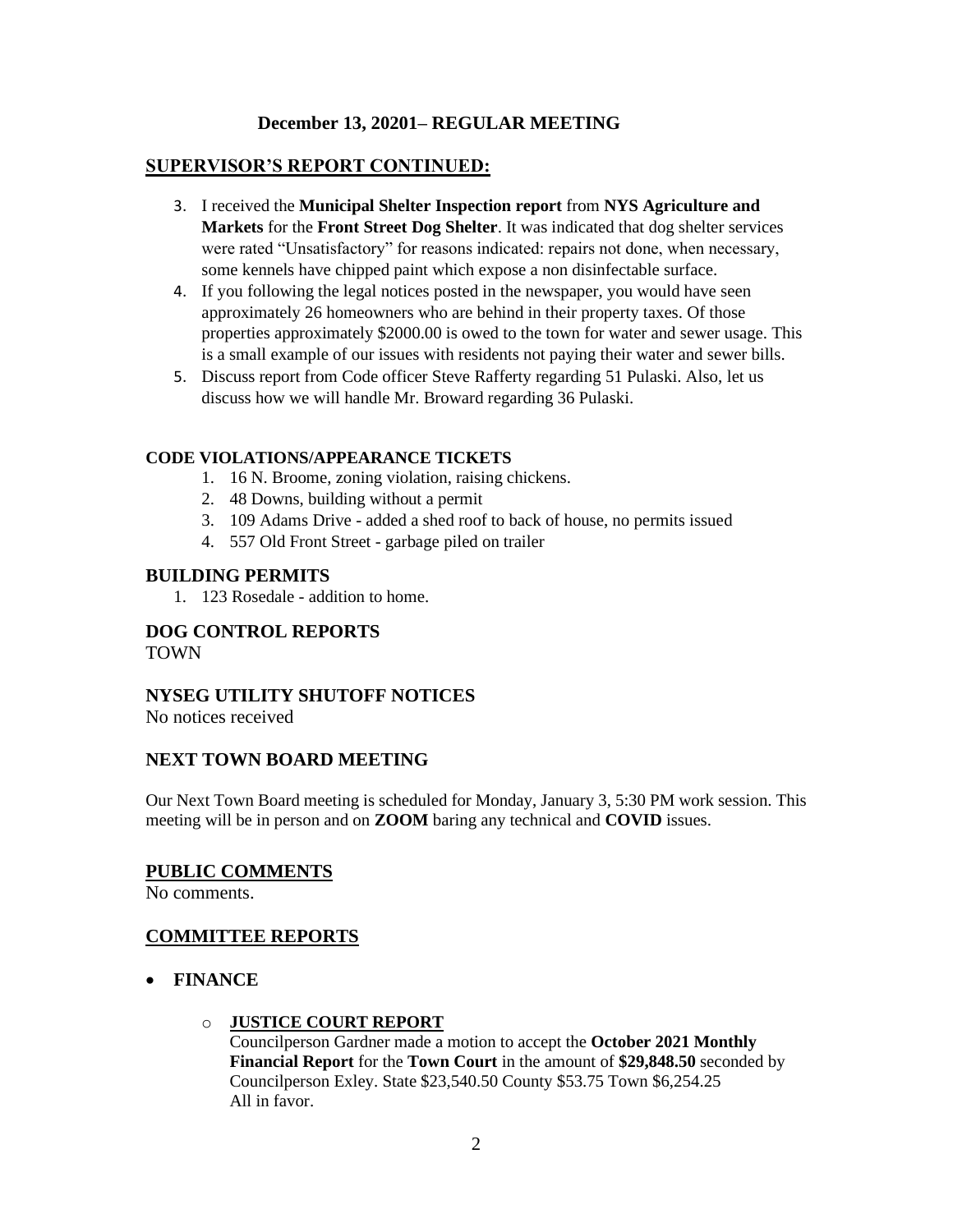o **TOWN CLERK MONTHLY FINANCIAL REPORT** Councilperson Gardner made a motion to accept the **November 2021 Monthly Financial Report** for the **Town Clerk** in the amount of **\$1,500.83**  seconded by Councilperson Burns. All in favor.

#### o **SUPERVISOR MONTHLY REPORT**

Councilperson Gardner made a motion to accept the **October31, 2021 Supervisor monthly report** in the amount of \$1,721,680.68 seconded by Councilperson Morabito. All in favor.

Councilperson Gardner made a motion to accept the **November 30, 2021 Supervisor monthly report** in the amount of \$1,611,668.70 seconded by Councilperson Exley. All in favor.

# • **ABSTRACTS FOR APPROVAL**

On Motion from Councilperson Gardner, seconded by Councilperson Morabito to approve **abstract # 12**, dated **December 13, 2021** in the amount of **\$211,906.31.** Vote Ayes-5, Nays-0, Absent-0.

> Supervisor Marinaccio voting Aye Councilperson Gardner voting Aye Councilperson Exley voting Aye Councilperson Morabito voting Aye Councilperson Burns voting Aye

Unanimously passed and noted as duly adopted.

**Abstract Summary of Audited Vouchers for Funds respectively in the amount(s) of \$211,906.31.**

| <b>General Fund</b>          | \$95,323.68 |
|------------------------------|-------------|
| <b>Part Town</b>             | \$1,716.00  |
| <b>Highway</b>               | \$53,738.46 |
| <b>Fire districts</b>        | \$0.00      |
| <b>Light Districts</b>       | \$3,637.69  |
| <b>Sewer Operating Dist.</b> | \$9,650.25  |
| <b>Water Operating Dist.</b> | \$47,840.23 |

## **Voucher #12 for December 13, 20201 in the amount of \$211,906.31:**

#### • **PERSONNEL**

Councilperson Gardner reported that during the business portion of the meeting the Town Board will be voting on the authorization of Stacy Thatcher to fill the position of court clerk to replace Kendra Iannon who resigned from her position effective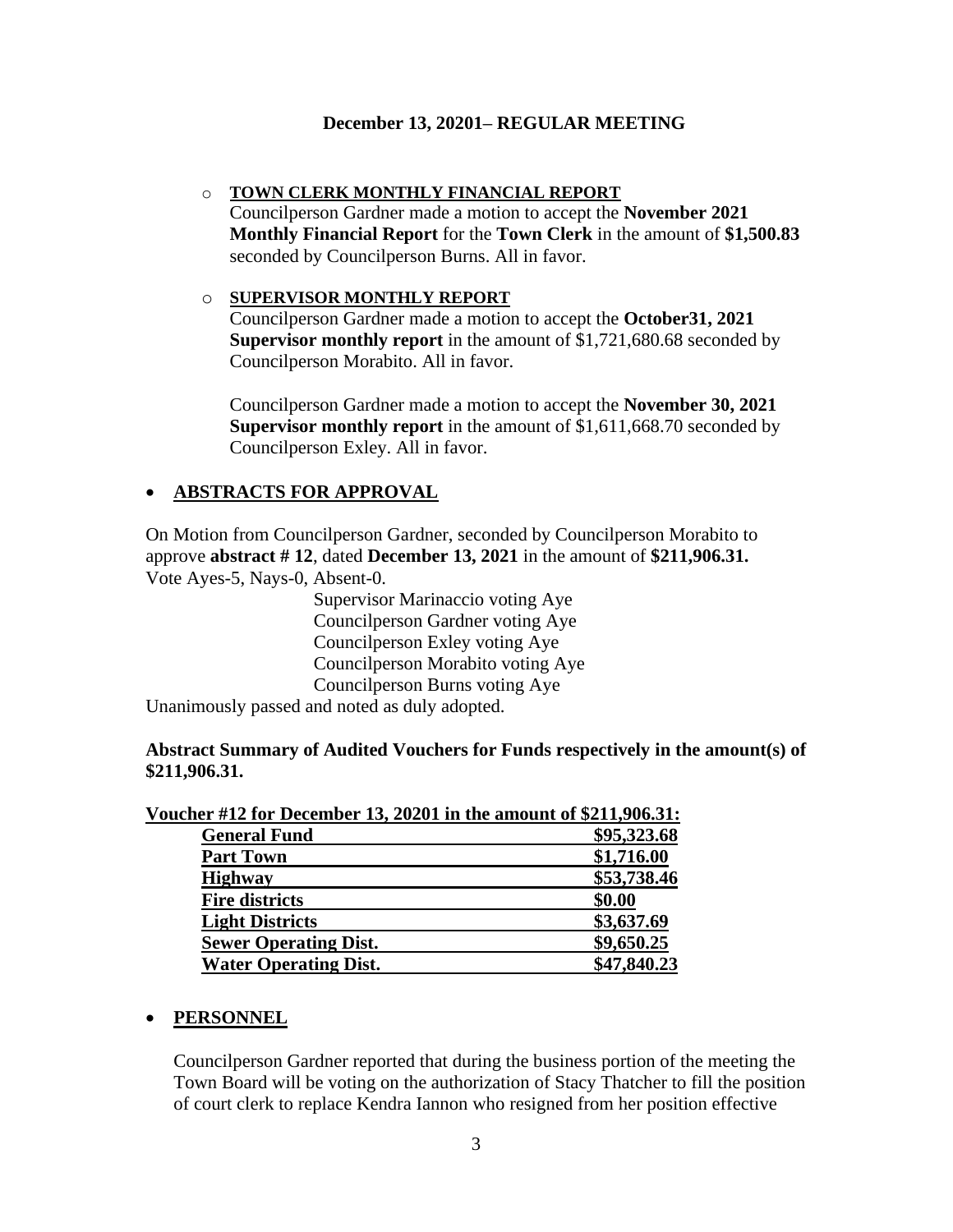December 31, 2021. Ms. Thatcher will have a start date of January 3, 2022 at a starting salary of \$42,000 which is the same salary as the other court clerk is earning. Stacy comes highly recommended by Justice Groover. Mr. Gardner provided the board members with a copy of Ms. Thatcher's resume and noted that she has a lot of skills and is gaining more education. He said he thinks she will be a great addition to help our current court clerk and wished Kendra, who did a good job while she was here, success in her new endeavors. Justice Groover was present on Zoom for any questions.

# • **PLANNING BOARD**

o Nothing on the agenda for December.

# **APPROVAL OF MINUTES**

On a motion by Councilperson Exley seconded by Councilperson Gardner to approve the **Work Session Minutes of November 1, 2021** and the **Regular Meeting Minutes of November 8, 2021**. All in favor.

Vote Ayes-5, Nays-0, Absent-0.

Supervisor Marinaccio voting Aye Councilperson Gardner voting Aye Councilperson Exley voting Aye Councilperson Morabito voting Aye Councilperson Burns voting Aye

All in favor.

## **ATTORNEY**

## **RESOLUTION RE: PARKING ON ORCHARD RD.**

## **RESOLUTION 2021–35**

The following Resolution was offered by Councilperson Morabito, who moved its adoption, seconded by Councilperson Burns to wit:

BE IT RESOLVED, by the Town Board of the Town of Dickinson, Broome County, New York as follows:

**RESOLUTION: SCHEDULE A PUBLIC HEARING FOR THE JANUARY 3, 2022 WORK SESSION MEETING AT 5:30 ON LOCAL LAW REGARDING PARKING ON ORCHARD RD.**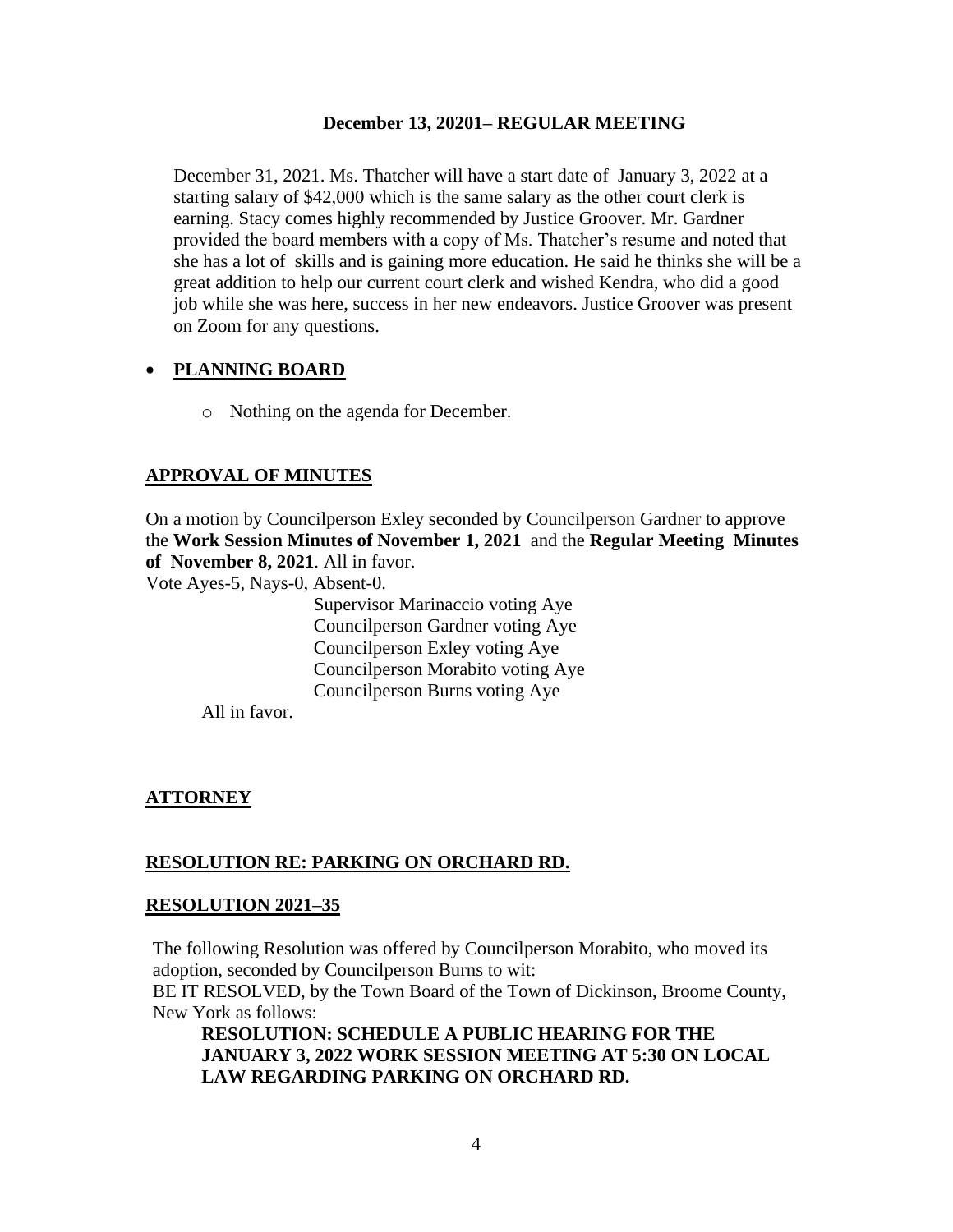The question of adoption of the foregoing Resolution was duly put to a vote on roll call which resulted as follows: All in favor. Vote Ayes–5, Nays–0, Absent-0.

> Supervisor Marinaccio voting Aye Councilperson Gardner voting Aye Councilperson Exley voting Aye Councilperson Morabito voting Aye Councilperson Burns voting Aye

All in favor.

#### **RESOLUTION SELF HELP PROJECTS**

#### **RESOLUTION 2021-36**

The following Resolution was offered by Councilperson Gardner, who moved its adoption, seconded by Councilperson Exley to wit:

BE IT RESOLVED, by the Town Board of the Town of Dickinson, Broome County, New York as follows:

## **RESOLUTION: AUTHORIZING THE TOWN SUPERVISOR TO EXECUTE A CONTRACT AWARDING THE 2022-2024 SELF HELP PROJECTS TO R. DEVINCENTIS CONSTRUCTION INC WHO WAS DETERMINED TO BE THE LOWEST RESPONSIBLE BIDDER IN ACCORDANCE WITH NY STATE COMPETITIVE BIDDING LAWS**

The question of adoption of the foregoing Resolution was duly put to a vote on roll call which resulted as follows: All in favor. Vote Ayes–5, Nays–0, Absent-0.

> Supervisor Marinaccio voting Aye Councilperson Gardner voting Aye Councilperson Exley voting Aye Councilperson Morabito voting Aye Councilperson Burns voting Aye

All in favor

#### **RESOLUTION 2021-37**

The following Resolution was offered by Councilperson Gardner, who moved its adoption, seconded by Councilperson Morabito to wit:

BE IT RESOLVED, by the Town Board of the Town of Dickinson, Broome County, New York as follows:

**RESOLUTION: AUTHORIZATION TO HIRE STACY THATCHER FOR COURT CLERK REPLACING KENDRA IANNON WHO IS RESIGNING EFFECTIVE DECEMBER 31, 2021.**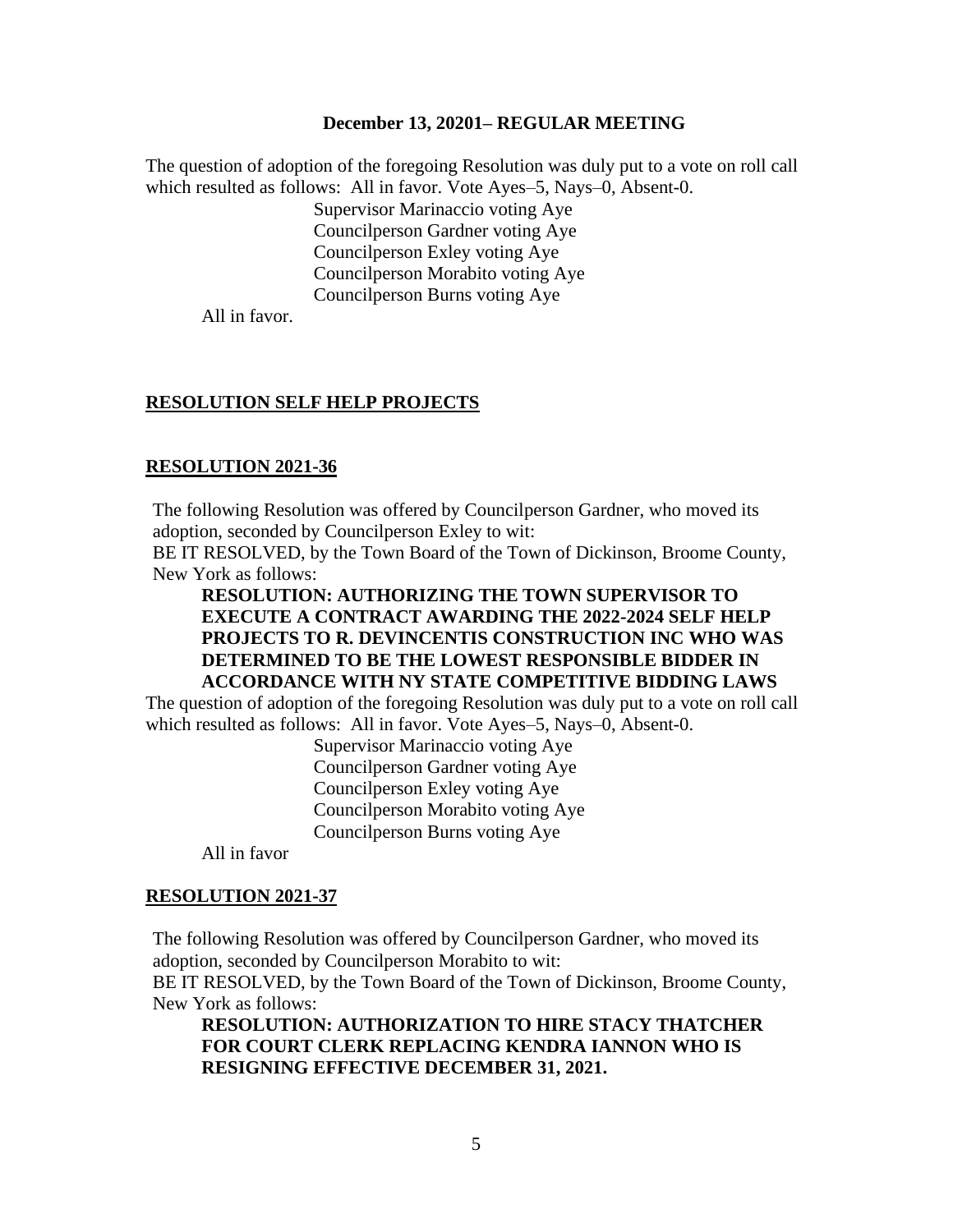The question of adoption of the foregoing Resolution was duly put to a vote on roll call which resulted as follows: All in favor. Vote Ayes–5, Nays–0, Absent-0.

Supervisor Marinaccio voting Aye Councilperson Gardner voting Aye Councilperson Exley voting Aye Councilperson Morabito voting Aye Councilperson Burns voting Aye

All in favor

Attorney VanWhy apologized to Clerk Cerretani that he did not alert her to place on the agenda a discussion to go into executive session regarding potential litigation.

Supervisor Marinaccio asked for a motion to go into an executive session at the end of the meeting as announced by Attorney VanWhy for the purpose of possible litigation. On a motion by Councilperson Morabito seconded by Councilperson Gardner to go into Executive Session.

All in favor.

# **PUBLIC WORKS – WATER & HIGHWAY DEPARTMENT**

- Public Works Commissioner reported that the Highway Department is finishing up leaf pickup. He noted that a tree came down over the weekend.
- On a motion by Councilperson Exley seconded by Councilperson Burns to approve a 3-year trade-in of the **John Deere 444K Loader** plus the balance not to exceed \$148,449.37. All in favor.
- Mark Cummings last day was last Friday.
- Danny Miller and Billy's last day will be Christmas Eve.
- The Highway Department will need another person after the first of the year.

# **ZONING**

Chairman Compton stated that there is a problem in that people have projects done before they apply for permits. This has happened three times in the last year. Supervisor Marinaccio stated that there should be consequences and will ask for guidance from the attorney.

# **CODE**

Code Enforcement Officer Rafferty reported that there are mattresses, junk, toys, plywood, boxes, and a kitchen sink at the 51 Pulaski Street property.

Supervisor Marinaccio stated that the property is owned by the County. He suggested we write a violation to the County and send to Director of Real Property Mike Decker. Code Enforcement Officer will call Mike Decker first before we write them up.